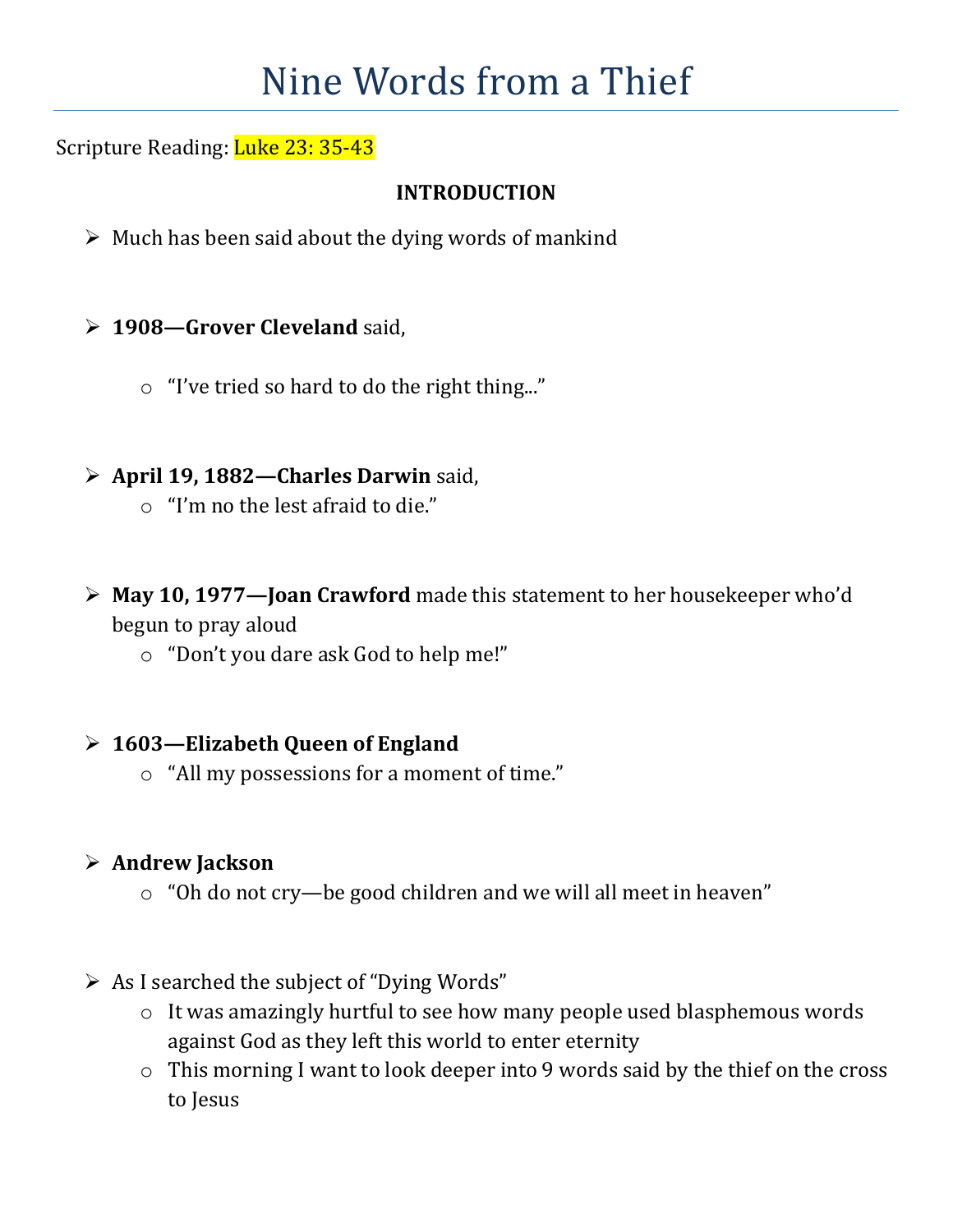- In our time together this morning let's open our bibles to Luke 23: 42
- $\triangleright$  The thief said these words to Jesus...
	- o "Lord, remember me when you come into your kingdom."
		- What the thief said to Jesus speaks volumes
			- This thief—this man who hung beside Jesus and had cast insults earlier—this man who was condemned to die—spoke with sincerity
			- He said that which worthy of God's grace
			- He said that which once he closed his eyes in this temporary world he would open them to place of Paradise
	- o Jesus accepted this man's faith and belief based upon the 9 words out his mouth and responded with these words...
		- "Assuredly I say to you, today you will be with Me in Paradise."

 $\triangleright$  The nine words uttered by a dying, condemned thief reveal much about his heart

#### **DISCUSSION**

- $\triangleright$  The First thing I want us to notice this morning is that the thief acknowledged Jesus as Lord
	- o The very description hanging over the head of Jesus said...
		- **-** "This is the King of the Jews"
		- You see the tilte placed above the head of the dying Christ was mankind's mockery of the Savior
	- o Yet the thief and the title spoke the truth
		- Psalm 2:6, "Yet I have set My King on My Holy hill of Zion."
		- Matthew 2:1-2—READ
		- **Revelation 19:16—READ**
- The dying man on the cross confessed by his words that Jesus was exactly who He said He was...
	- o He was the Son of the Living God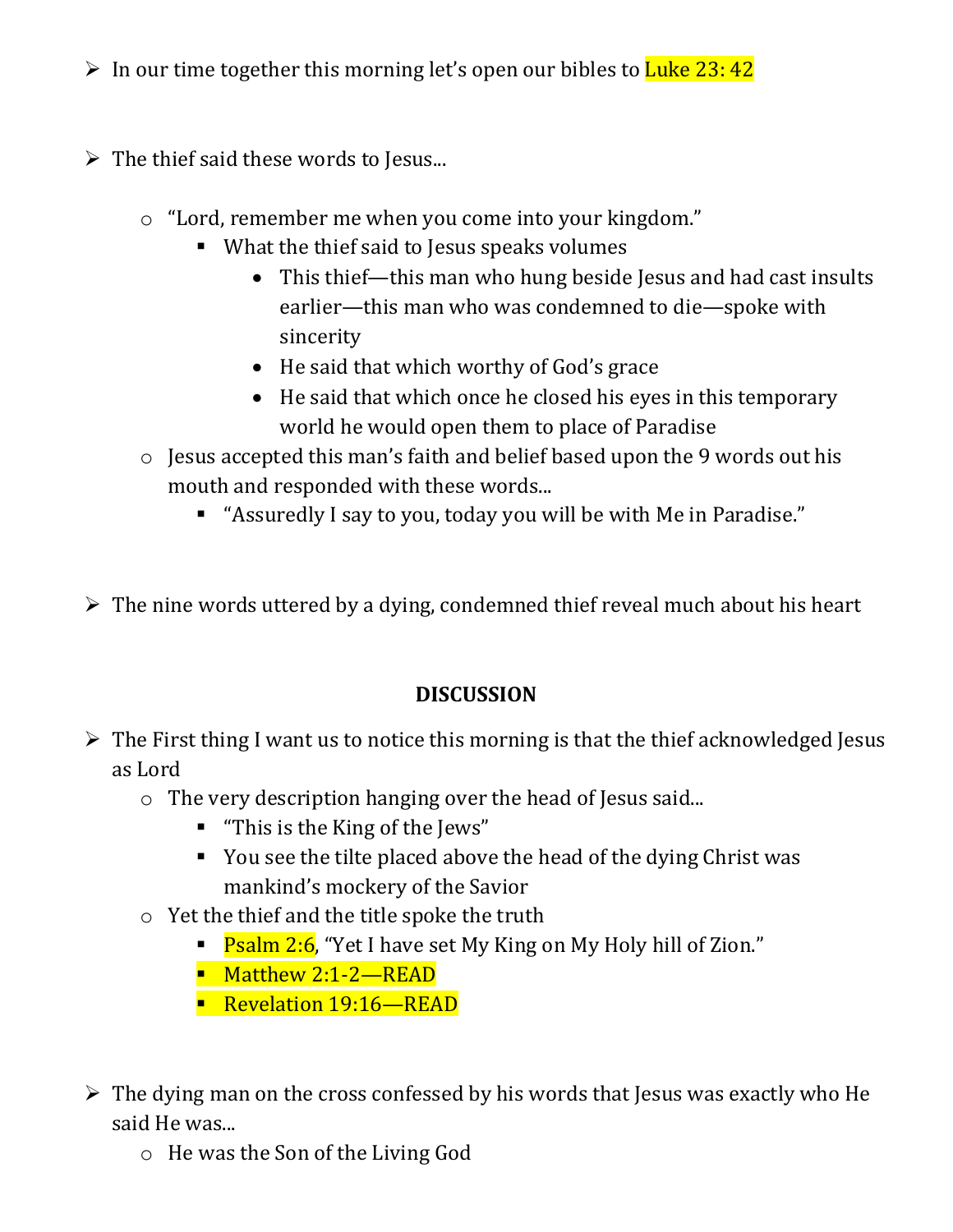- $\circ$  Look with me to **John 8:24 and read with me** 
	- It' in that verse that Jesus said that our first step in a relationship with Him is that we must believe in Him

# **The thief said—"Lord remember me..."**

- o The penitent dying man looked forward to the dying Savior coming again arrayed with His power and dignity
	- **Imagine the scene if you will...** 
		- Imagine the confidence of this thief
		- Imagine the him looking upon Jesus on the cross and saying to Him
			- o "Remember me..."
- $\circ$  Church—the thief believed with all his heart that Jesus
	- Although forsaken by men could appear as a King in His glory
	- Notice that the thief didn't ask for a special place in that kingdom
	- He only ask that Jesus remember Him
- $\triangleright$  Don't you think it's noteworthy for us to notice and realize that our Lord and Savior—Jesus the Christ ask us to remember Him
	- o We do this through the partaking of the Lord's Supper on the first day of the week (Acts 20:7)
		- We do this because it was instituted by Jesus prior to His death
			- READ Luke 22: 13-20
	- o And now the Lord also made this statement
		- Matthew 10:32-33—READ
			- All who confess Him and live a faithful, obedient life in Christ will be confessed by Jesus to the Father
	- o Do you remember the Lord—the Savior—the propitiation of your sins each day
		- Or have you forgotten Him?
		- Do you only go to Him when times are hard and the pathway treacherous?
		- Or do you remember Him each day
			- Do you recall His sacrifice?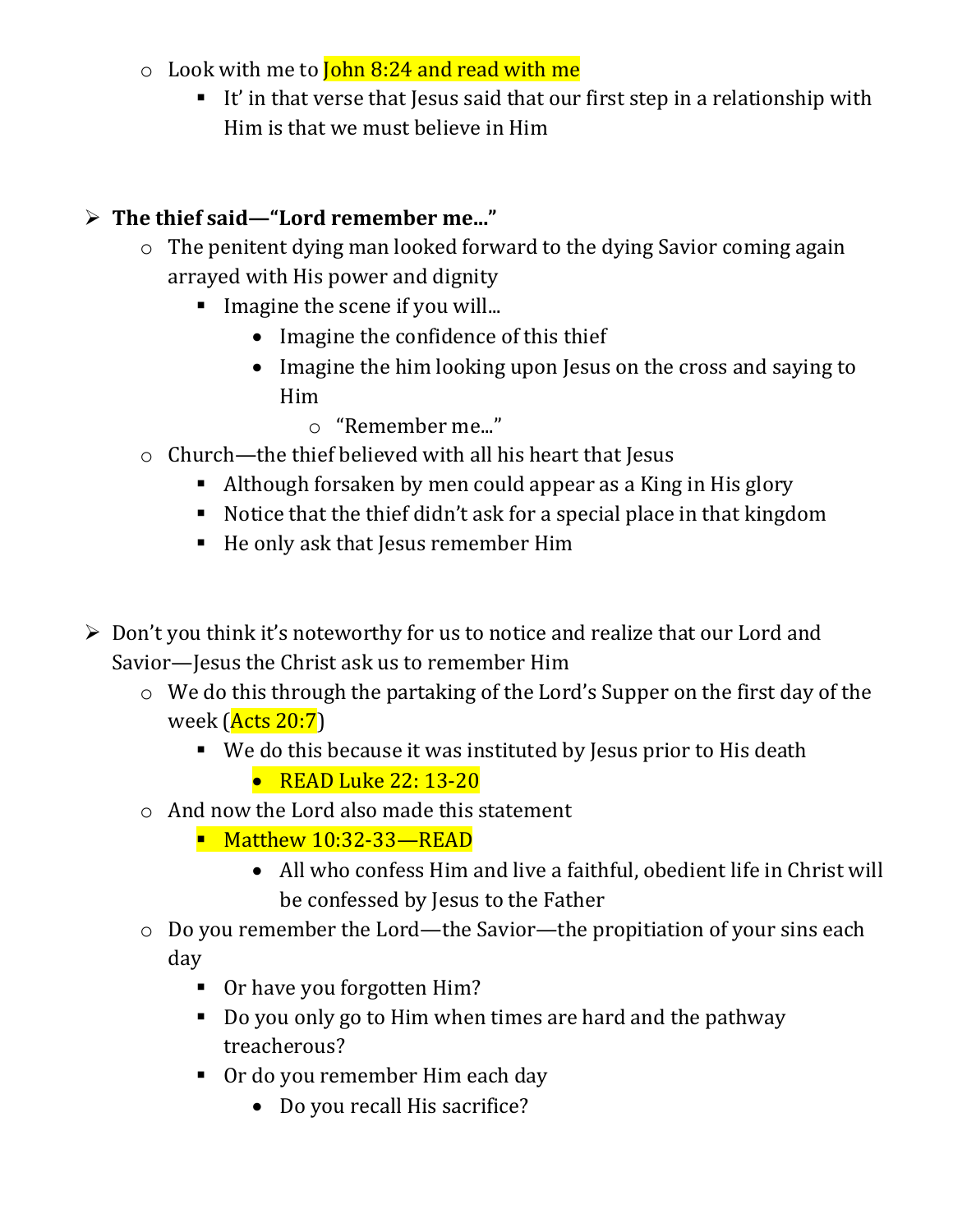• Do you recall to your memory that heaven awaits ONLY those who are faithful and obedient?

# **The thief also said—"Lord, remember me when you come into your kingdom"**

- o The dying thief showed his belief in the resurrection
	- His beliefs was quite different than the beliefs of many dying words" I read to you at the start of this lesson
- o There are many religious people today who believe the resurrection is only for the righteous and the just
	- They believe the grave is the eternal resting place of the unrighteous
	- They believe they will not come forth when the resurrection happens
- o Brethren—
	- That is satan's lie to this world
	- For God's Word says...
		- John 5: 26-29—READ
		- I Corinthians 15: 51-58—READ
- $\circ$  There will be a resurrection and a Day of Judgment—Hebrews 9:27
	- Church—the dying word of the thief revealed that he believed in that resurrection
- $\triangleright$  Do you doubt the resurrection?
	- o Or is that something that really just scares you to think about such a thing?
		- Friends it's going to happen
		- May not in our life time but Paul made it clear to the church in Thessalonica that it would happen
			- READ I Thessalonians 4:13-18
- $\triangleright$  What a day it had been to the dying thief!
	- o How strange a contrast between the days opening and it's close
	- o It was literally day and night
- $\triangleright$  The morning saw him a perpetrator, a criminal, a culprit condemned before the bar of earthly judgment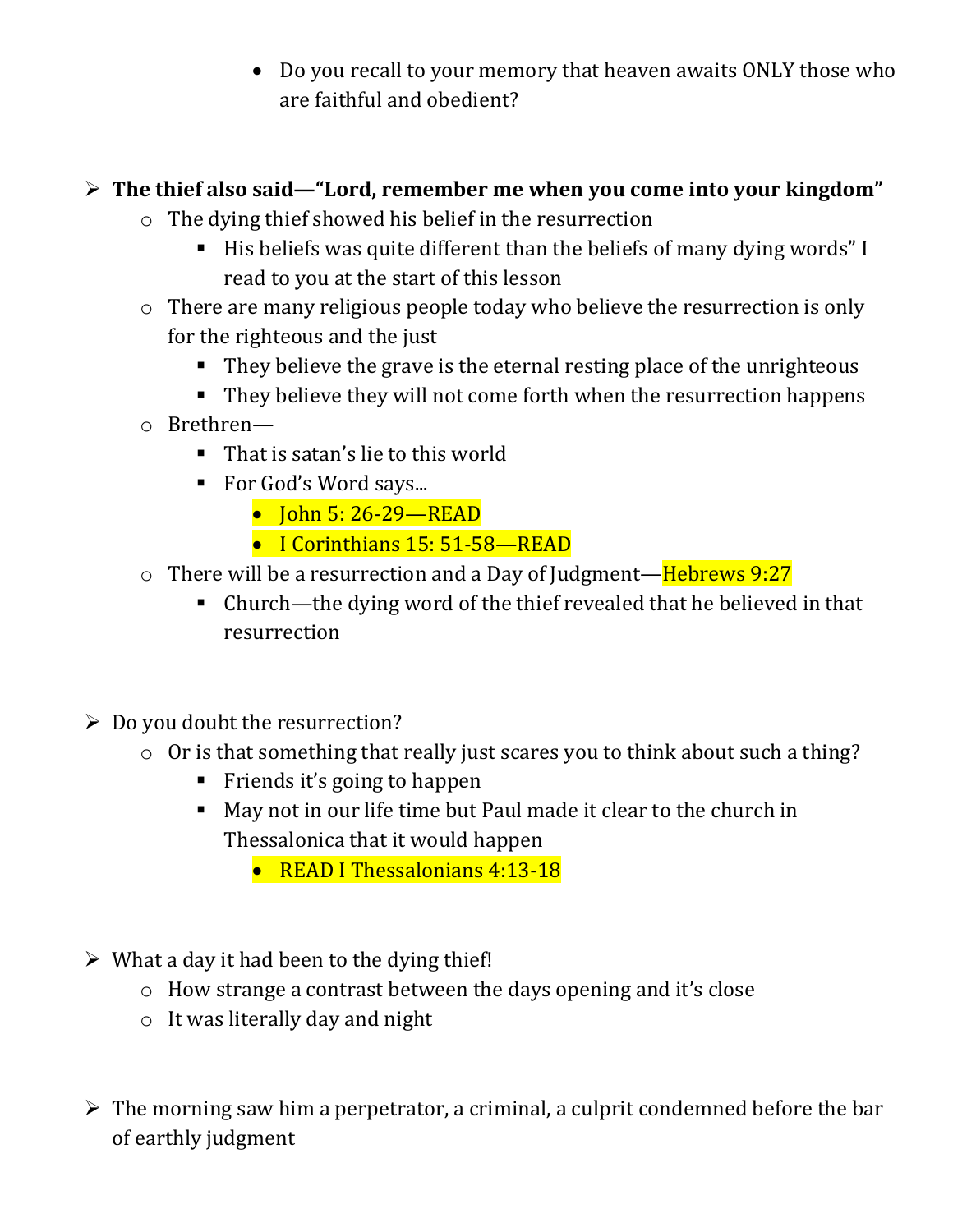- o It's evening was vastly different
	- It's evening shadowed the Hill of Zion and this thief stood accepted in Paradise
- $\triangleright$  Brethren—that is the grace, mercy, and compassion of God
	- o That's the kind of Savior we are blessed with
	- $\circ$  II Peter 3:9, "The Lord is not slack concerning His promise, as some count slackness, but is longsuffering toward us, not willing that any should perish, but that all should come to repentance."
- $\triangleright$  There are still some today who will take this blessed event and try to justify salvation upon belief only
	- o They will take this passage and say one does not need to be baptized for salvation
		- Again, satan is at work
		- Thus the common statement...
			- "If the thief was saved without baptism then I can be saved without baptism, right?"
	- o Again the Word must be rightly divided
		- **I** Timothy 2:15, "Be diligent to present yourself a approved to God, a worker who does not need to be ashamed, rightly dividing the word of truth."
- $\triangleright$  Jesus, while on this earth, had the power to forgive sins just by His authority and command
	- $\circ$  "All authority has been given to Me in heaven and on earth."—Matthew 28:18
		- The sick man of palsy in Matthew 9:1-8
			- Jesus said to him—"your sins are forgiven..."
			- Look quickly with me at verses  $\frac{3-6}{3}$  of that passage
				- o The thief was one of many that Jesus forgave
	- o But what about baptism?
		- Is it essential?
		- As Jesus was preparing to ascend into heaven He delivered a command
			- READ with me: Mark 16: 15-16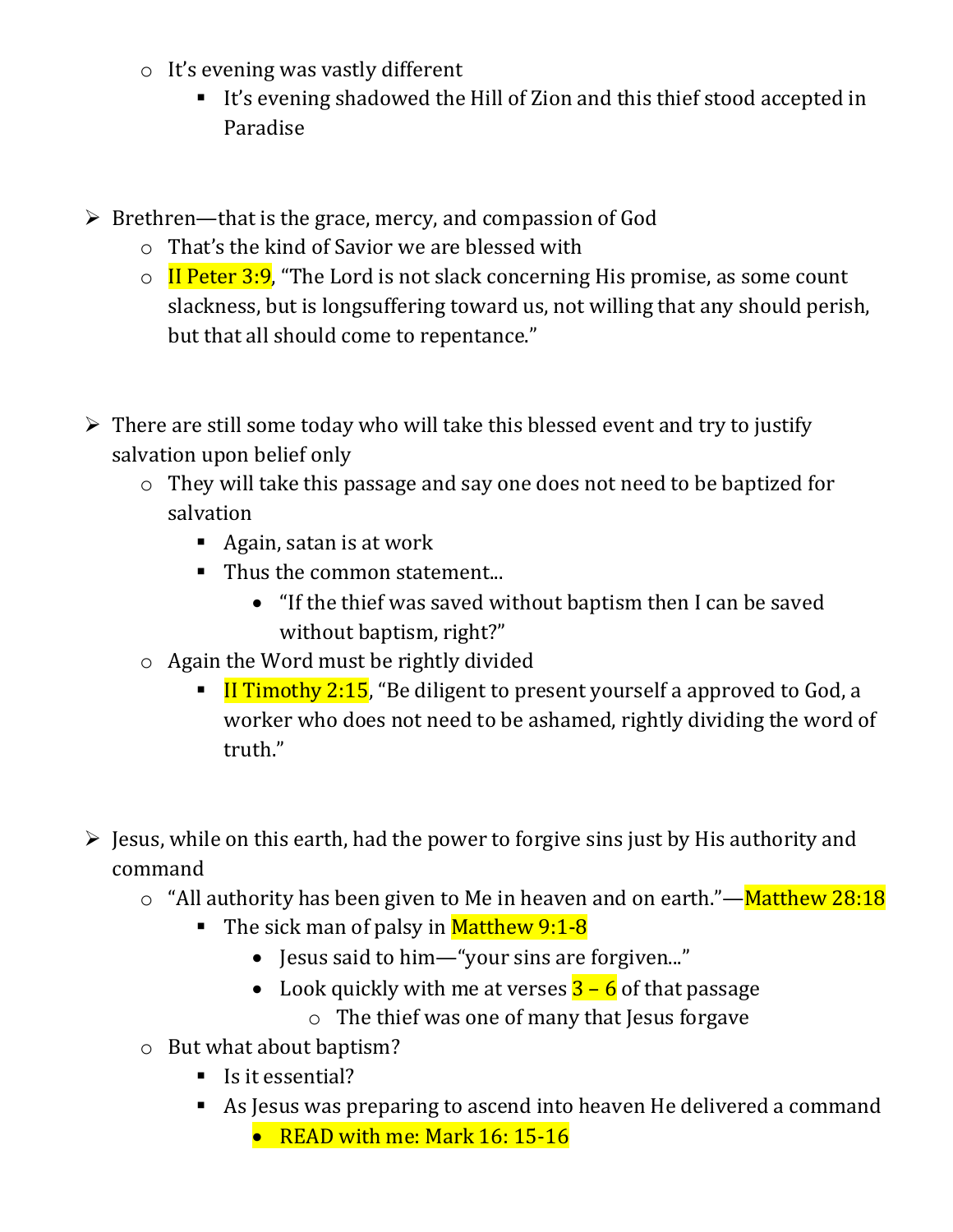# • READ Matthew 28: 18-20

- o On the Day of Pentecost when Peter preached he didn't depart from the command given by Jesus
	- $\blacksquare$  Acts 2:36-41
	- And later he wrote I Peter 3:21
- $\triangleright$  It's devastating that an occasion in which Jesus saves a mans soul is an occasion for error in which satan has...
	- o Muddied the spiritual waters
		- Satan lied to Eve in the garden when he told if she ate the fruit she would not surely die
		- And now he lies to millions of people today who fail to listen to Gods Word by saying...
			- "Baptism is not essential—surely you will not die in your sins if you just believe"
			- And millions of people leave this world living in that lie
	- $\triangleright$  Take the account of the thief on the cross being saved for what it is...
		- o It's an account of the love, grace, mercy, and compassion of Jesus Christ
	- $\triangleright$  Take the commandment of Jesus after His death on the cross for what they are
		- o Words of eternal life if obeyed

# **CLOSING**

- $\triangleright$  Nine words
	- o Nine words that show it's never too late to turn to God in repentance
	- o The love and forgiveness of God is extended to all